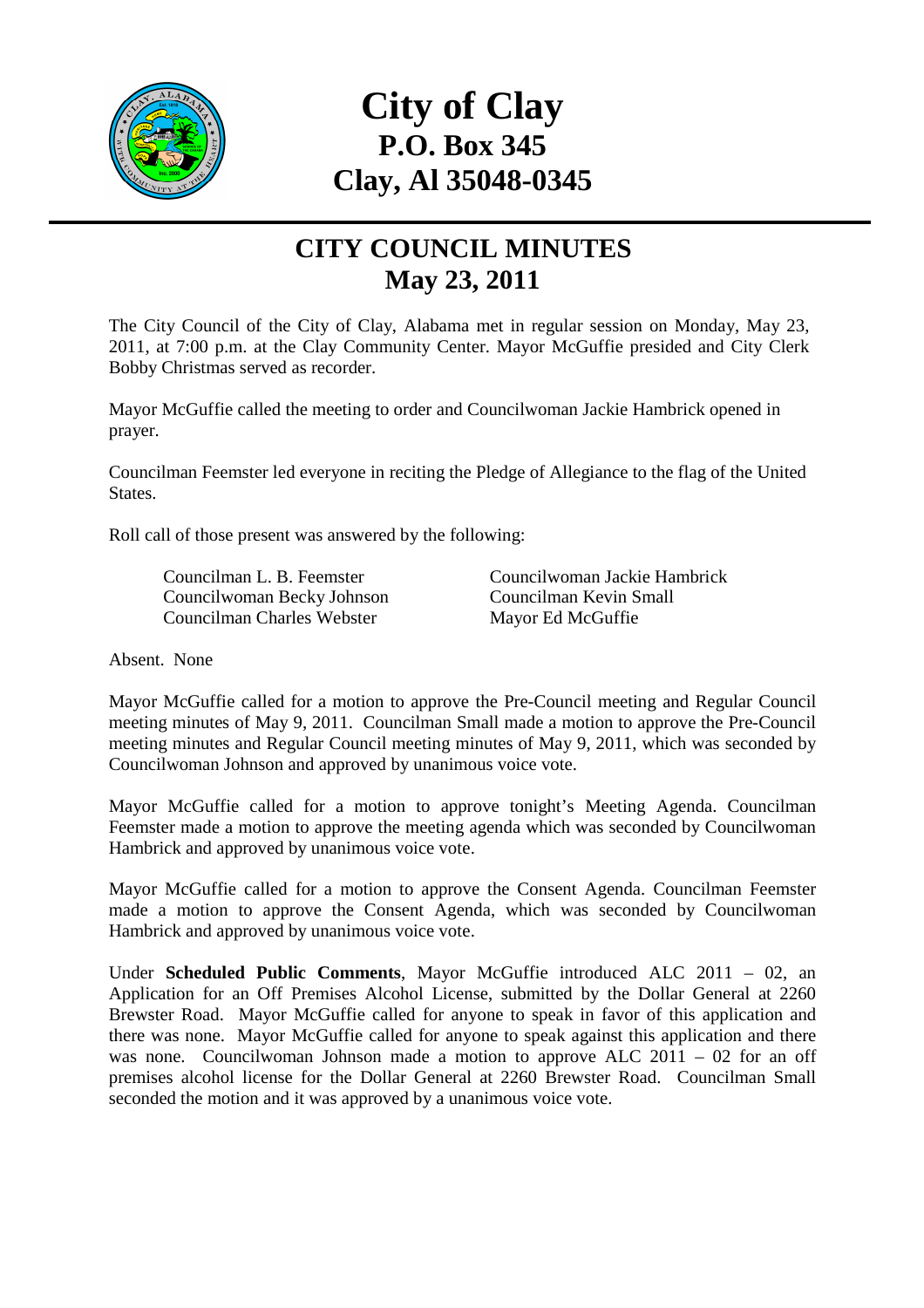

**City Council Meeting May 23, 2011**  Page 2

Under **Reports from Standing Committees** Mayor McGuffie introduced Councilman Feemster to give a report from the **Public Safety Committee**. Councilman Feemster introduced Deputy Terry Scott as the new Deputy Sheriff assigned to the City of Clay. Deputy Scott emphasized the importance of everyone keeping their vehicles locked and securing their valuables.

Councilman Feemster reported on the implementation of the cities revised Sign Ordinance. He stated that part of the implementation strategy had been to mail out a copy of the Sign Ordinance to all business's in the city which has been completed; meet with real estate agents which has been completed; and place ads in the newspapers informing the general public which will begin in the next week or two. He stated the ads will be placed in the Clay News and Pinson Times, as well as, the Trussville Tribune.

Councilwoman Hambrick was recognized for a report from the **Committee on Community Development, Environmental, Historical, Library and Seniors.** She reported on the following: (1) She reported that the Library Book Club met May 17 at 6:00 p.m. at the Community Center to discuss the book The Help. She stated the meeting went well and encouraged everyone to participate; (2) Councilwoman Hambrick reported that the Environmental Committee was working toward some minimal landscaping around the new directional signs; and (3) planning an auction the last Saturday of July to raise funds for a fence around the Wear Cemetery.

Under **Committee on Annexation, Business, Census, Planning & Zoning and Schools**, Councilwoman Johnson was recognized and reported on the following: (1) the Chamber of Commerce will meet June 21 and a spokesperson from the Black Warrior River Keeper will speak on the environmental impact of the Northern Beltline; (2) reported that 72 seniors at Clay Chalkville High School received 203 scholarships in the amount of \$4,752,655; (3) received a letter from Ms. Katie Cornwell – Miss Clay Chalkville High School – requesting the city get involved in the "Let's Move" platform she has adopted for the Miss Alabama beauty pageant. She stated this program focuses on childhood obesity and getting our citizens healthier through daily activities and eating healthier foods. Councilwoman Johnson made a motion to pass a proclamation for the "Let's Move" program for the City of Clay which was seconded by Councilman Small and approved by a unanimous voice vote. Councilwoman Johnson stated that Ms. Cornwell and her mother have offered to serve on a committee to identify activities and events the schools and community can support for this program; and (4) Councilwoman Johnson thanked Councilman Webster for the Fishing Rodeo and the Community Wide Singing he coordinated and stated she enjoyed participating in them.

Councilman Small was recognized for a report from the **Committee on Building Inspections, Sanitation, Streets and Utilities**. Councilman Small reported that the Public Works Department was busy completing work orders and keeping the grass cut in the City. He encouraged everyone to let them know when there is a problem they need to correct but be patient because it takes time to complete some of them.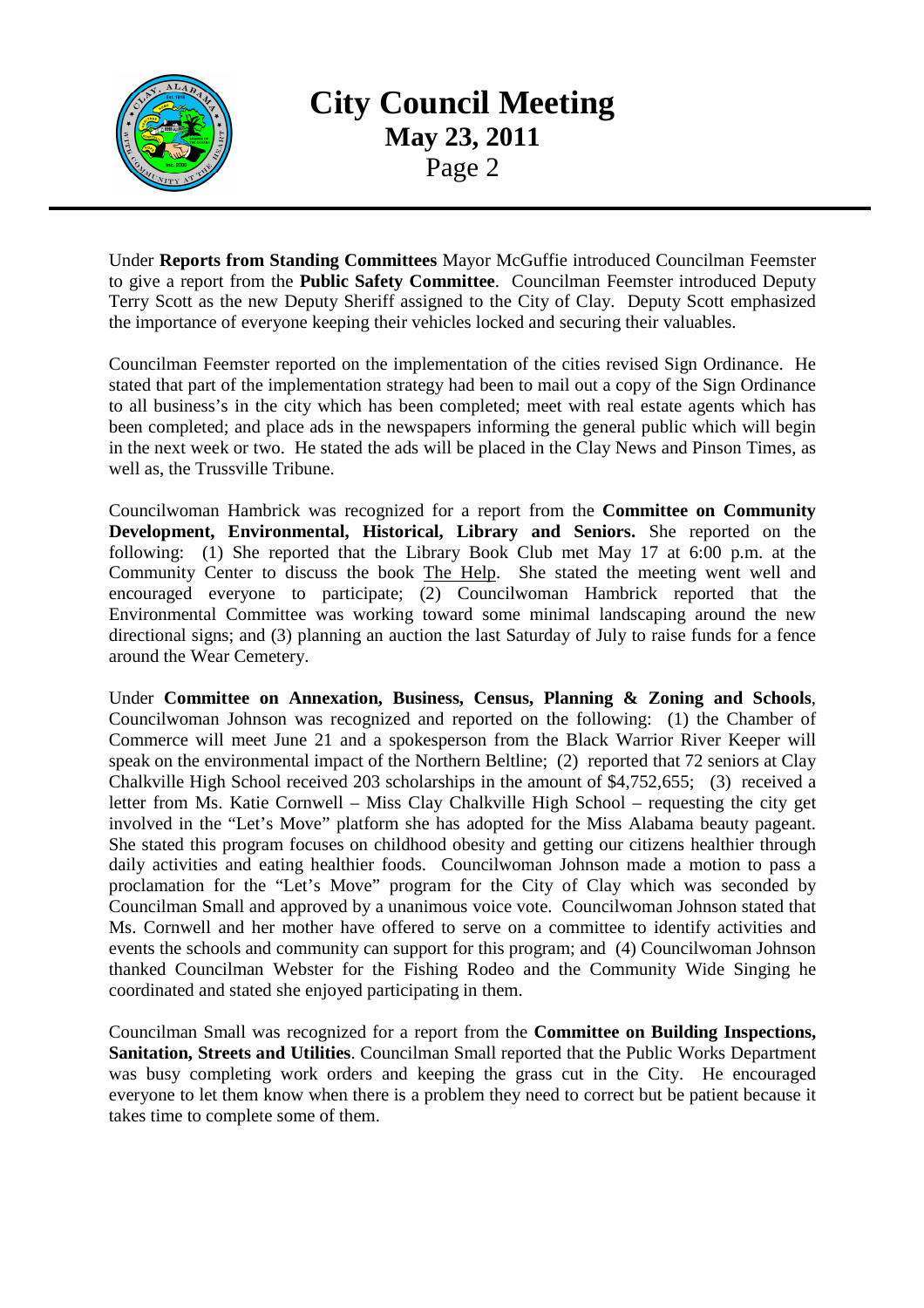

## **City Council Meeting May 23, 2011**  Page 3

Councilman Webster was recognized for a report from the **Parks and Recreation Committee**. Councilman Webster reported on the following: (1) practice fields are being built by the baseball fields on the hill; (2) they have started the foundation for the Concession Stand and restrooms behind the Library; (3) have gotten the block on site that was purchased for the Concession Stand which saved the City \$8,000; (4) working with Nimrod Long Architects who is preparing the bid specifications for the bridges at Cosby Lake. Councilman Webster made a motion to move forward with biding out the bridges for Cosby Lake. He stated Nimrod Long would handle the bid process and there would be a bid opening in the City Council meeting on June 20. Councilwoman Hambrick seconded the motion which was approved by a unanimous voice vote. (5) Councilman Webster apologized for missing the last City Council meeting and stated he was helping with disaster relief. He asks everyone to keep those affected by the tornados in their prayers.

Under the **Committee on Finance and Ordinance** Mayor McGuffie had no report.

Under **Reading of Petitions, Applications, Complaints, Appeals, Communications, etc.** Mayor McGuffie announced there was nothing to report.

Under the **City Clerk's Report**, City Clerk Bobby Christmas reported that the account balances in the 4  $\&$  5 Cent Gasoline Fund = \$39,204.23; 7 Cent Gasoline Fund = \$62,392.07 AmFund Account =  $$527,000.00$ ; Capital Improvement Fund =  $$111,345.72$ ; Concession Stand = \$7,369.56; Contractors Bond = \$43,375.76; General Fund = \$477,018.07; Library Fund = \$3,583.88; and Senior Citizens Fund = \$7,972.20.

Under **Resolutions, Ordinances, Orders and Other Business** Mayor McGuffie stated there was nothing to report.

Mayor McGuffie called for any **Public Comments.** Mr. George Post was recognized and welcomed Mayor McGuffie back after being absent from the last City Council meeting after having surgery.

Ms. Elizabeth Hays was recognized and identified herself as living at 5050 Nicolas Drive and questioned the possibility of a traffic light being installed at Nicolas Drive and Sweeney Hollow Road. Councilman Feemster stated that he has discussed this possibility with Ken Boozer at the Jefferson County Roads and Transportation who is opposed to a traffic light at this intersection. He stated that Mr. Boozer stated the traffic counts did not show a traffic light is warranted there. Councilman Feemster recommended that their Homeowners Association address this with Mr. Boozer.

Ms. Krystal McGough, Trussville Tribune, announced there would be a training class on the nook electronic readers at the Clay Public Library tomorrow night at 6:00 p.m.